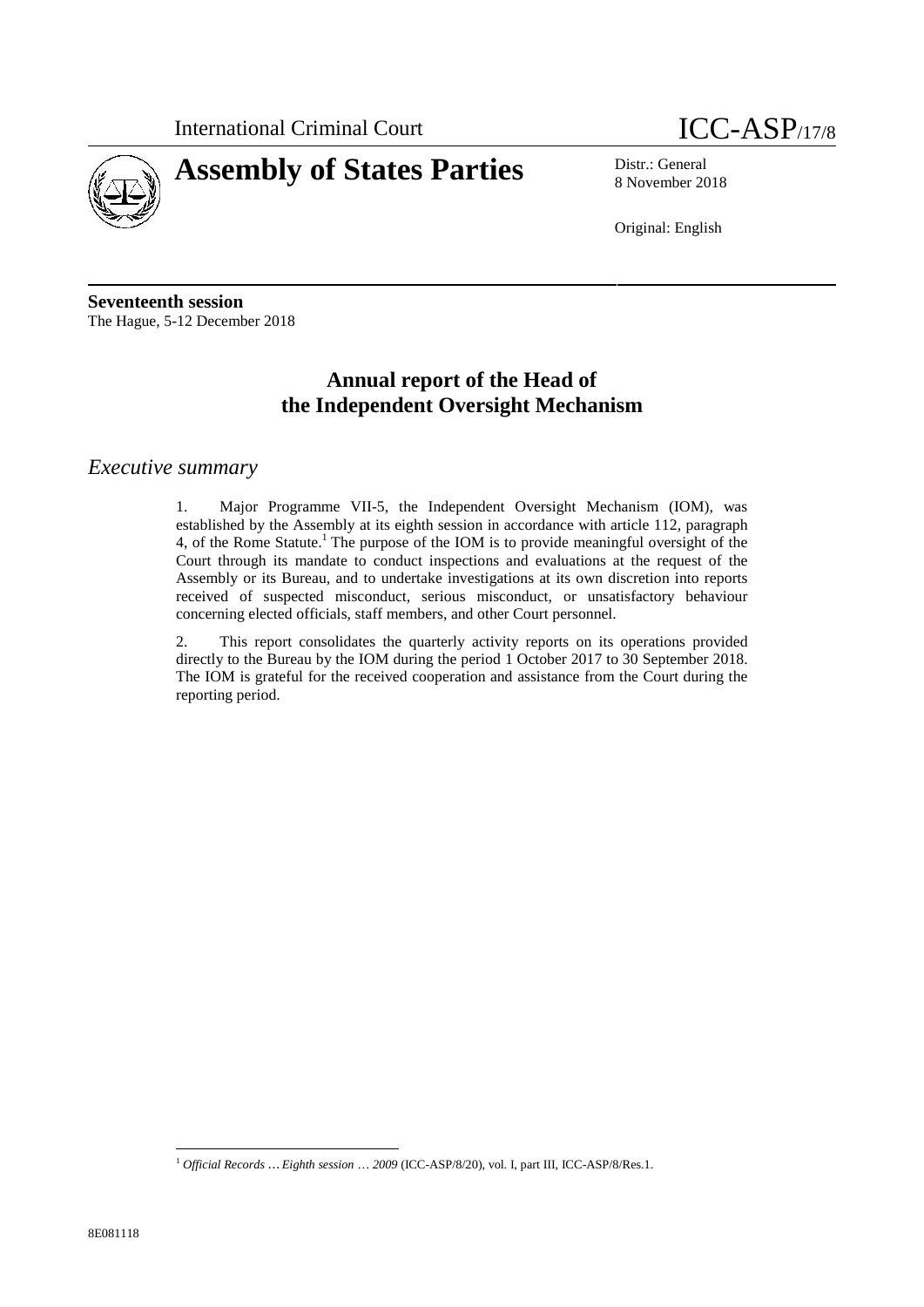# **I. Introduction**

1. The Independent Oversight Mechanism (IOM) was established by the Assembly of State Parties at its eighth session in accordance with article 112, paragraph 4, of the Rome Statute.<sup>2</sup> It is an operationally independent office reporting to the President of the Assembly.

2. The purpose of the IOM is to provide meaningful oversight of the Court through its mandate to conduct inspections and evaluations at the request of the Assembly or its Bureau, and to undertake investigations at its own discretion into reports of suspected misconduct, including serious misconduct, or unsatisfactory behaviour concerning elected officials, staff members, and other Court personnel.

3. The IOM became operational in late October 2015 with the appointment of its first permanent Head of Office. This Head resigned in December 2017, creating a void which, with the addition of an increase in investigation work, significantly challenged the limited IOM resources, leading to cases being unfortunately not pursued by the IOM.

## **II. IOM staffing and administrative matters**

### **A. Staffing**

4. Assembly resolution ICC-ASP/12/Res.6 set out a staffing structure for the IOM of a Head of IOM, a P4 Senior Evaluation Specialist, a P2 Associate Investigator, and one GS- OL Administrative Assistant.

**1.** Introduction<br>
1. Introduction<br>
1. Some Passing School (consider Machamian Kith rate extractions) when  $\lambda$  accounts for the set of the set of the set of the set of the set of the set of the set of the set of the set 5. During the reporting period, the full staffing complement was in force only from October to December 2017 when the previous Head resigned. The Senior Evaluation Specialist acted as Head from that time to the end of the reporting period. A new Head was recruited and come on board effective 1 November 2018. A Senior Investigator was also hired towards the end of the reporting period, in September 2018, on a Short-Term Assignment to increase the investigation capacity.

6. The IOM needs to have the flexibility to respond to situations where its investigations workload surges rapidly and suddenly. In addition, evaluations of a strategic nature envisaged for 2019 are large-scale and foresee the use of external consultants. Therefore, in addition to its core staff, the IOM relies on a consultancy budget to fulfil its mandate.

## **B. Administrative matters**

7. During 2018, the office has further improved its internal website to communicate the role of the IOM and to facilitate misconduct and retaliation reporting procedures. The internal tracking system of IOM recommendations has been improved.

## **III. Investigation activities**

### **A. Activity report**

8. Table 1 below summarises investigation activity undertaken during the reporting period.

<sup>2</sup> Ibid.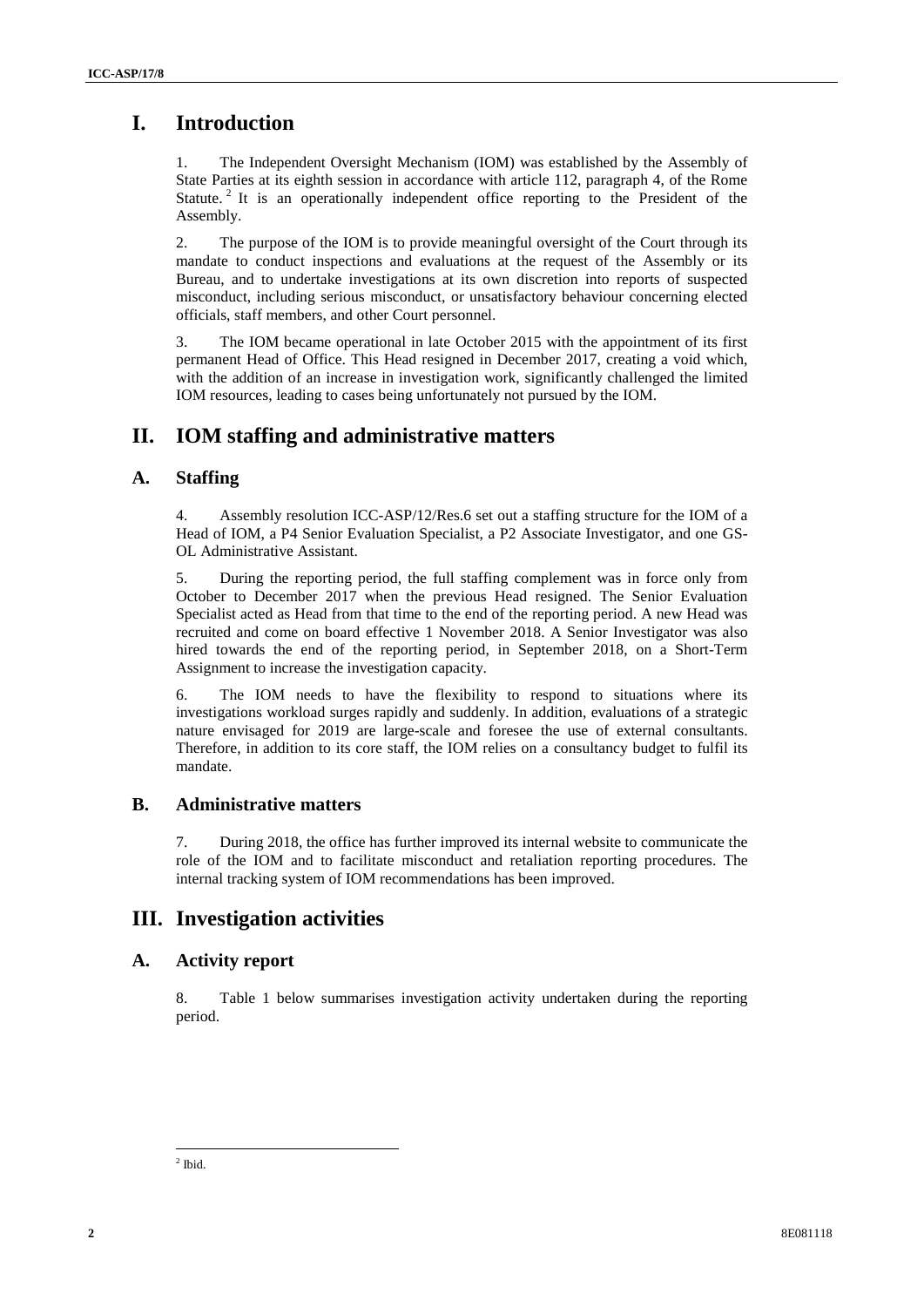|                                                | Oct 2016 - Sept 2017 | Oct 2017 - Sept 2018 |
|------------------------------------------------|----------------------|----------------------|
| Reports of alleged misconduct received:        | 15                   | 27                   |
| - Named source                                 | 14                   | 27                   |
| - Anonymous                                    | 1                    | $\theta$             |
| - Declined for lack of capacity                | 0                    | 6                    |
| Preliminary reviews:                           | 15                   | 21                   |
| - Undertaken                                   | 15                   | 21                   |
| - In progress                                  | 0                    | $\theta$             |
| Reports not pursued to full investigation:     | 12                   | 14                   |
| - Not within IOM legal mandate                 |                      |                      |
| - Insufficient evidence of misconduct          |                      | 5                    |
| - Referred to alternative resolution processes | 4                    | 5                    |
| - Referred after preliminary review            | $\mathbf{0}$         |                      |
| - Recorded for Information                     | 0                    |                      |
| Investigations undertaken:                     | 3                    |                      |
| - Completed                                    | $\mathfrak{D}$       |                      |
| - In progress                                  |                      |                      |

**Table 1: IOM investigation activity - Oct 2017 to Sept 2018**

9. During the period covered by this report, the office received 27 reports of misconduct or unsatisfactory conduct, of which eight were received from the Registry, five from the Presidency, and the others directly by the IOM, an increase from the previous reporting period, not unexpected as the IOM gains more visibility within the organization. Regrettably, the limited IOM resources, compounded by the absence of a Head, contributed to six cases not being pursued at least partly because of this constraint, while the number of full investigations doubled during the reporting period. The IOM has also received reports immediately following the reporting period which it is currently reviewing.

10. At the moment, the above summary of investigation activity is modelled on previous IOM reports and practice. In the context of reviewing the proper level of disclosure of IOM activity, IOM will, as described below, review the format and substance of its report summarizing its activities, ensuring that the right balance is struck between transparency and confidentiality.

11. An important part of IOM's investigation function is advisory in nature. The Office is encouraged to have seen a number of staff directly seeking to consult and report to the IOM. The IOM has held a number of informal preliminary discussions with third parties, a majority of which have enabled non-investigative resolutions to be pursued. The IOM observed that staff and other personnel have felt confident in the independence and confidentiality of the IOM in such cases.

12. The IOM has also developed an awareness raising programme consisting of a series of six inter-related themes, with the first session on misconduct delivered in September. Discussions during these sessions helped to clarify for staff the IOM investigations mandate, procedures and role in relation to misconduct allegations.

### **B. Harmonisation of the IOM mandate with existing Court rules and regulations**

13. The IOM was invited to take part in the process of amending rule 26 of the Rules of Procedure and Evidence (RPE) by the Co-facilitators of the Study Group on Governance, Cluster 1: *Increasing the efficiency of the criminal process*. The IOM attended several of the working meetings of the Group and is pleased to note that the draft text of amendments to rule 26 has been tabled at the seventeenth session of the Assembly of State Parties.

14. The need to reconcile the IOM mandate and existing Court rules and regulations has already been raised in the last IOM annual report. In addition to amending rule 26 of the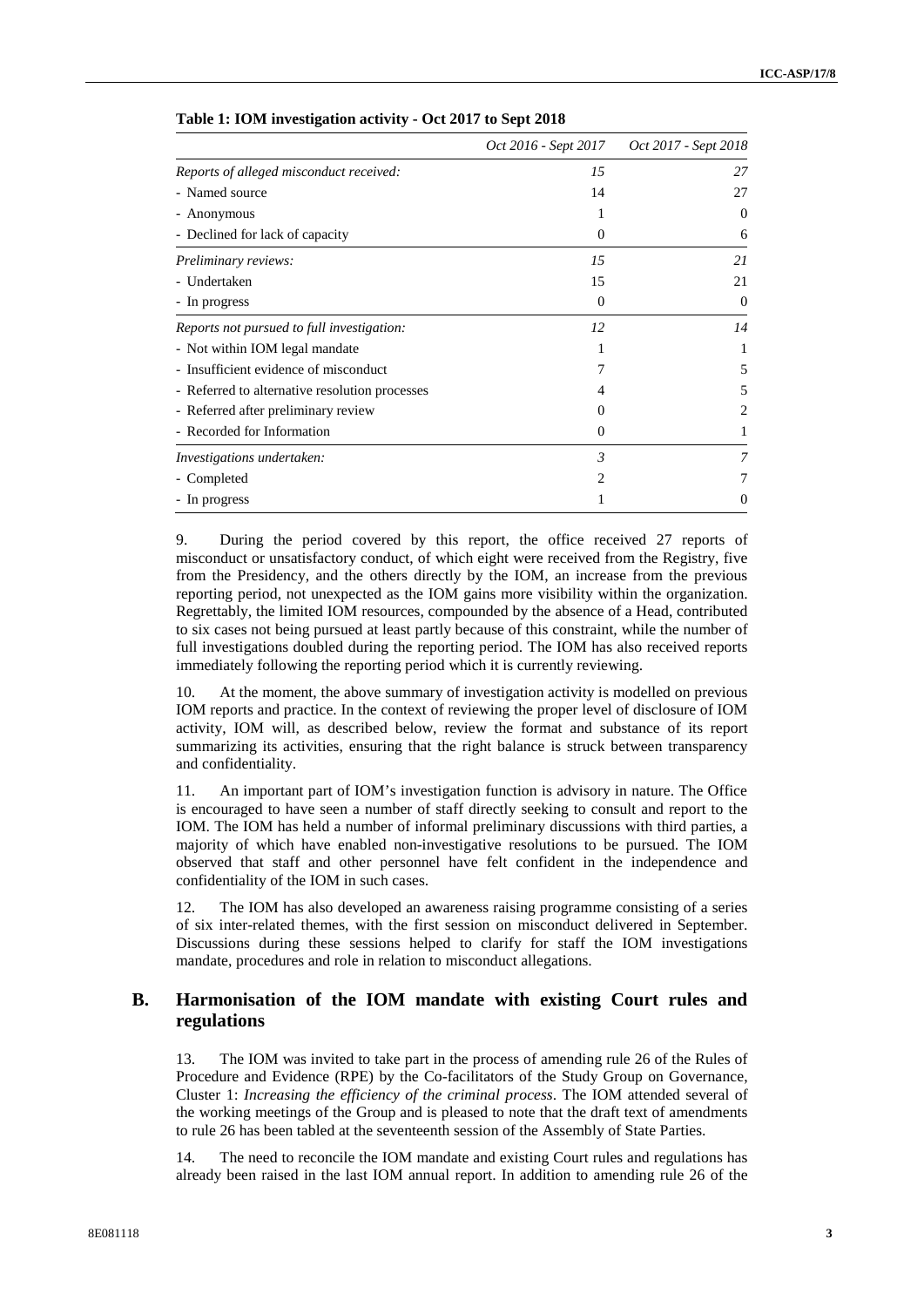|    | RPE, alignment vis-à-vis other regulatory documents is also required. Although these other<br>regulatory documents do not preclude the IOM specific procedural mandate, they should be<br>updated to explicitly refer to the role of the IOM mandate in the overall regulatory<br>framework.                                                                                                                                                                                                                                                                   |                            |                         |  |
|----|----------------------------------------------------------------------------------------------------------------------------------------------------------------------------------------------------------------------------------------------------------------------------------------------------------------------------------------------------------------------------------------------------------------------------------------------------------------------------------------------------------------------------------------------------------------|----------------------------|-------------------------|--|
|    | Table 2 outlines these regulatory documents, most of which pre-date the creation of<br>15.<br>the IOM, and which also need to be updated to reflect current international norms and best<br>practices and reflect recent UN-wide initiatives, in particular in the area of sexual<br>misconduct. While the IOM is ready to participate actively in this process, it is the<br>custodians of these regulatory provisions that are legally authorised to initiate amendment<br>of these regulatory documents.                                                    |                            |                         |  |
|    | Table 2: ICC regulatory documents to be reviewed in relation to IOM's operational<br>mandate in investigation                                                                                                                                                                                                                                                                                                                                                                                                                                                  |                            |                         |  |
|    | Regulation                                                                                                                                                                                                                                                                                                                                                                                                                                                                                                                                                     | Reference                  | IOM referenced (Yes/No) |  |
|    | The Court's Policy on Whistleblowing and<br>Whistleblower Protection                                                                                                                                                                                                                                                                                                                                                                                                                                                                                           | $ICC/PRESD/G/2014/003$ Yes |                         |  |
|    | The Court's Anti-Fraud Policy                                                                                                                                                                                                                                                                                                                                                                                                                                                                                                                                  | $ICC/PRESD/G/2014/002$ Yes |                         |  |
|    | Administrative Instruction on Harassment and<br>Sexual Harassment                                                                                                                                                                                                                                                                                                                                                                                                                                                                                              | ICC/AI/2005/005            | No                      |  |
|    | Administrative Instruction on Disciplinary<br>Procedures                                                                                                                                                                                                                                                                                                                                                                                                                                                                                                       | ICC/AI/2008/001            | N <sub>o</sub>          |  |
|    | Information Circular Rules of Procedure of the<br>Disciplinary Advisory Board                                                                                                                                                                                                                                                                                                                                                                                                                                                                                  | ICC/INF/2007/003           | N <sub>o</sub>          |  |
|    | Equal Employment Opportunity and Treatment ICC/AI/2005/006                                                                                                                                                                                                                                                                                                                                                                                                                                                                                                     |                            | No.                     |  |
|    | The IOM is mandated to undertake both evaluations and inspections at the direct<br>16.                                                                                                                                                                                                                                                                                                                                                                                                                                                                         |                            |                         |  |
|    | request of the Bureau or Heads of Organs. No formal requests to the IOM to undertake<br>evaluation or inspection activities were received from the Assembly or from the Bureau<br>during the period in question.<br>In addition to evaluations, the IOM can also be requested to provide coordination,<br>17.<br>technical guidance, and/or assistance to other internal evaluation activities. No such<br>requests were made during the reporting period.                                                                                                     |                            |                         |  |
|    | Assembly resolution ICC-ASP/12/Res.6 requires that the IOM provide the<br>18.<br>Assembly with summary information concerning inspection and evaluation activity<br>undertaken exclusively by the Court (i.e., without IOM involvement). <sup>3</sup> The IOM has not<br>received any indication of such activity during the reporting period.                                                                                                                                                                                                                 |                            |                         |  |
| A. | <b>Activity report: Evaluations</b>                                                                                                                                                                                                                                                                                                                                                                                                                                                                                                                            |                            |                         |  |
|    | An evaluation is a rigorous, systematic and objective assessment of the relevance,<br>19.<br>appropriateness, effectiveness, efficiency, impact and sustainability of a project or<br>programme, based upon agreed criteria and benchmarks.                                                                                                                                                                                                                                                                                                                    |                            |                         |  |
|    | 20.<br>One evaluation was requested by a Head of Organ before the reporting period and<br>concerned an operational evaluation of courtroom audio-visual equipment practices and<br>procedures. The evaluation commenced in June 2017 and while the evaluation work has<br>been completed in this reporting period, the report has not yet been finalized due to the<br>absence of key staff. The IOM is hopeful that this evaluation will be finalized before the<br>end of the 2018 calendar year, and looks forward to reporting further on this evaluation. |                            |                         |  |
|    | <sup>3</sup> Official Records  Twelfth session  2013 (ICC-ASP/12/20), vol. I, part III, ICC-ASP/12/Res.6, section B.                                                                                                                                                                                                                                                                                                                                                                                                                                           |                            |                         |  |

**Table 2: ICC regulatory documents to be reviewed in relation to IOM's operational mandate in investigation**

## **IV. Evaluation and inspection activities**

### **A. Activity report: Evaluations**

<sup>3</sup> *Official Records* … *Twelfth session … 2013* (ICC-ASP/12/20), vol. I, part III, ICC-ASP/12/Res.6, section B.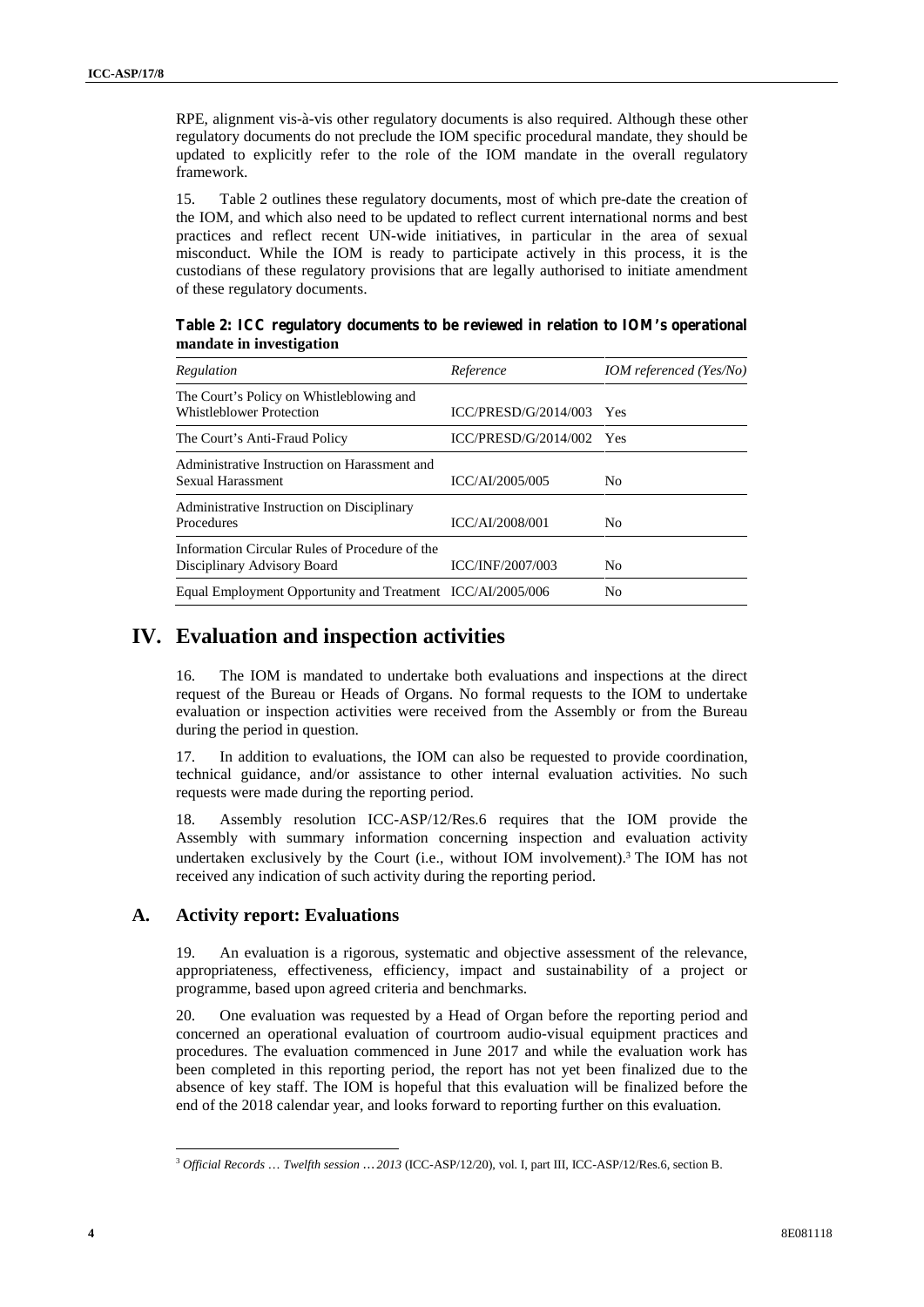21. Some evaluation activity was also undertaken to support the Human Resources Division with respect to a Court-wide survey of ethics and values, but this was put on hold given other Court-wide initiatives undertaken by Human Resources

#### **B. Activity report: Inspections**

22. An inspection is a special, unscheduled, on-the-spot verification made of an activity directed towards the resolution of problems which may or may not have been previously identified.<sup>4</sup>

23. No formal request for inspections was made by the Heads of Organs during the reporting period. However, since the IOM was visiting the Field Offices in Mali and Côte d'Ivoire in 2018 concerning its other mandates, it was deemed efficient to also carry out a follow-up to the inspections that the IOM had carried out in  $2017<sup>5</sup>$  Both of these follow-up inspections focused on the administrative arrangements at these offices and assessed if any significant changes occurred since the inspections carried out in 2017.

### **V. Policy matters**

#### **A. External review of IOM**

24. The operational mandate of the IOM has foreseen that "the work and the operational mandate" of the IOM be reviewed by the Assembly.*<sup>6</sup>* The IOM has participated in initial discussions with The Hague Working Group regarding how such a review could take place. The IOM looks forward to further discussing this issue and assisting the Assembly in establishing the proper scope for this review, including a review of the current IOM mandate and any changes necessary to it. Discussions in the Working Group have also highlighted further areas where additional analysis and consultations may be necessary, including in the proper scope of disclosure of information relating to IOM activity, as noted earlier.

#### **B. Increasing evaluation and inspection activities**

25. As previously noted, the IOM does not have an explicit mandate to set its own evaluation and inspection programme of work, as the activities of evaluation and inspection are contemplated to be based on requests from the Bureau and Head of Organs, and no such requests were received in the reporting period.

26. To effectively carry out its evaluation and inspection mandate and strengthen its independence, IOM suggestsa proposal for an annual programme based on areas that IOM has assessed merits evaluation and inspection activity. This is in line with international best practice in many oversight office and activity.

27. An interim procedure for evaluations that complies with IOM's current operational mandate is being contemplated whereby the IOM could provide to the Bureau a proposal of evaluation themes that the Bureau could then request and which could be undertaken during the next reporting periods.

28. As per IOM's operational mandate, Heads of Organs are also being consulted and asked to elicit any evaluation proposal requests for the 2019-2020 period.

 $4$  ibid.

<sup>&</sup>lt;sup>5</sup> In line with IOM's discretionary authority to do so: ICC-ASP/12/Res.6, Annex I, paragraph 4, and in prior consultation with the Registrar and the Director of External Operations. <sup>6</sup> Ibid., para. 7.